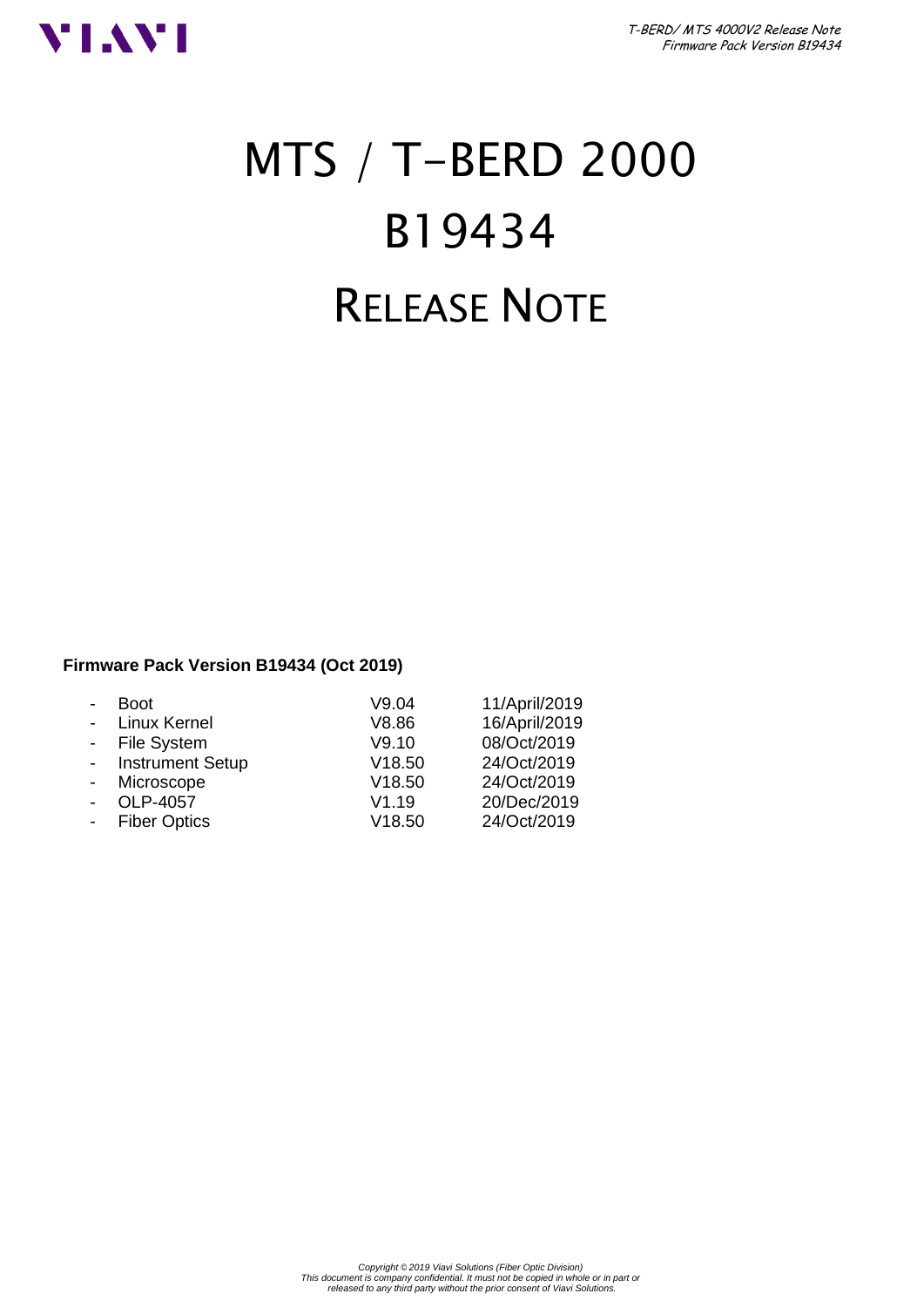# <span id="page-1-0"></span>**VIAVI**

# **CONTENT**